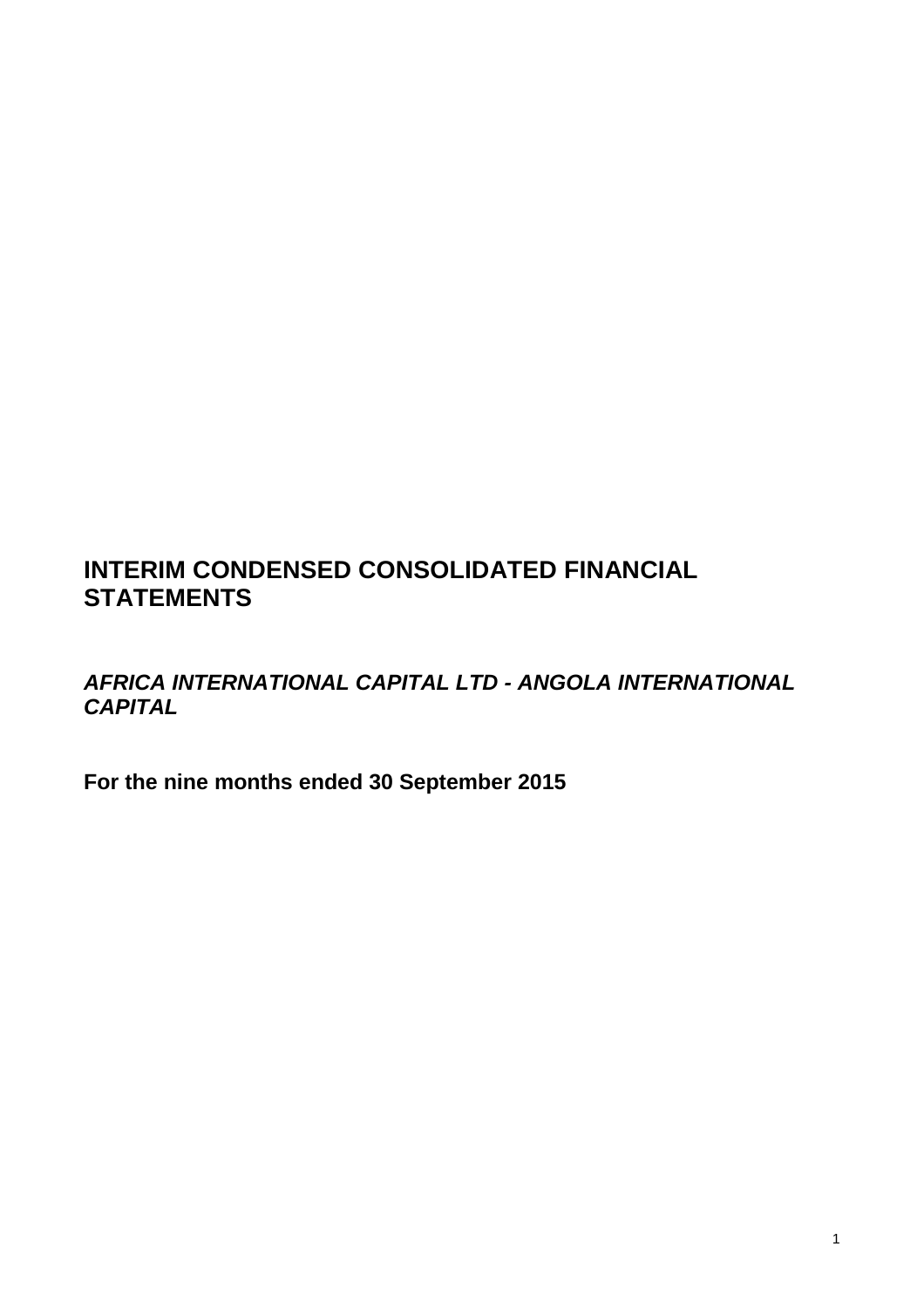# **Company information AFRICA INTERNATIONAL CAPITAL LTD - ANGOLA INTERNATIONAL CAPITAL For the nine months ended 30 September 2015**

- **1. Date of Incorporation of Africa International Capital Ltd - Angola International Capital:** 12 March 2014
- **2. Directors of Africa International Capital Ltd - Angola International Capital: Appointed** Christopher Darnell (Chief Executive Officer)<br>
Evan Behrens 18 July 2014 Evan Behrens 25 July 2014 Gerhard Greif 25 July 2014<br>
Garth Lorimer Turner Numer 25 July 2014<br>
25 July 2014 Garth Lorimer Turner **Contract Contract Contract Contract Contract Contract Contract Contract Contract Contract Contract Contract Contract Contract Contract Contract Contract Contract Contract Contract Contract Contract Co** Tracy Packwood<br>Dilek Macit Dilek Macit 23 January 2015 Pavlos Papageorgiou

23 January 2015<br>16 July 2015

- **3. Registered Office of Africa International Capital Ltd - Angola International Capital:** Clarendon House, 2 Church Street, Hamilton, HM 11, Bermuda
- **4. Secretary of Africa International Capital Ltd - Angola International Capital:** Codan Services Limited Clarendon House, 2 Church Street, Hamilton, HM 11, Bermuda
- **5. Auditors of Africa International Capital Ltd - Angola International Capital:**

Ernst & Young Incorporated 102 Rivonia Road Sandton Johannesburg South Africa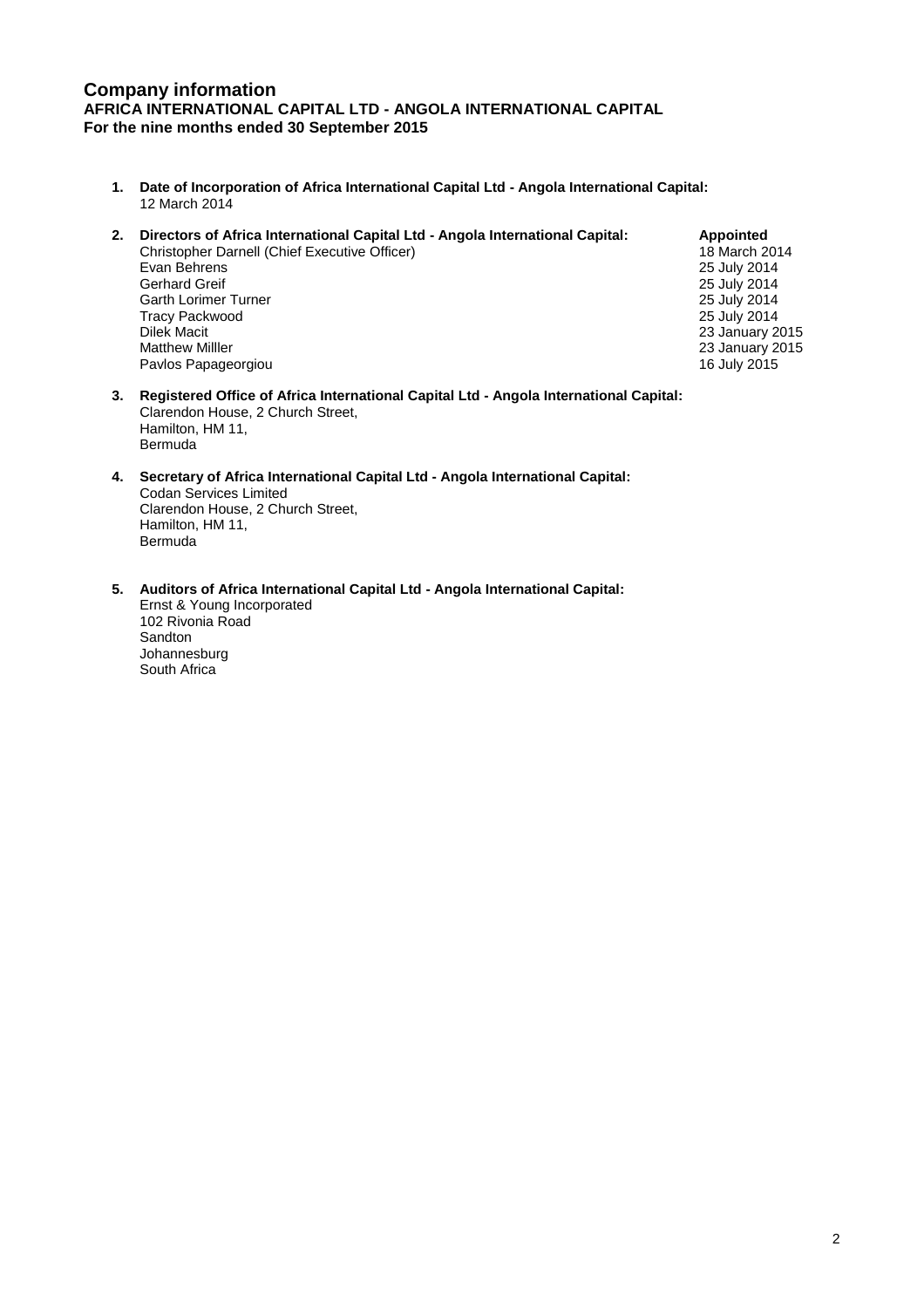# **Interim condensed consolidated statement of comprehensive income Africa International Capital Ltd - Angola International Capital For the nine months ended 30 September 2015**

|                                                                                                                    | <b>Notes</b>   | 1 Jan 2015 to<br>30 Sept 2015 | 1 Jan 2014 to<br>30 Sept 2014 |
|--------------------------------------------------------------------------------------------------------------------|----------------|-------------------------------|-------------------------------|
|                                                                                                                    |                | Unaudited                     | Unaudited                     |
|                                                                                                                    |                | <b>USD 000's</b>              | <b>USD 000's</b>              |
|                                                                                                                    |                |                               |                               |
| Rental income                                                                                                      | 5              | 2,429.1                       |                               |
| Property operating expenses                                                                                        | 6              | (309.8)                       |                               |
| <b>Net rental income</b>                                                                                           |                | 2,119.3                       |                               |
| Other income                                                                                                       | 5              | 318.0                         |                               |
| Administration expenses                                                                                            | 6              | (660.1)                       |                               |
| <b>Operating profit</b>                                                                                            |                | 1,777.2                       |                               |
| Gain from exchange rate differences                                                                                |                | 2.7                           |                               |
| Finance costs                                                                                                      | $\overline{7}$ | (488.3)                       |                               |
| <b>Transition costs</b>                                                                                            | 8              | (92.6)                        |                               |
| <b>Transaction costs</b>                                                                                           | 9              | (772.6)                       |                               |
| Net loss before taxation                                                                                           |                | 426.4                         |                               |
| Taxation                                                                                                           | 10             | (243.3)                       |                               |
| Profit for the period                                                                                              |                | 183.1                         | $\blacksquare$                |
|                                                                                                                    |                |                               |                               |
| Other comprehensive income                                                                                         |                |                               |                               |
| Exchange differences on translation                                                                                |                | (8, 127.4)                    |                               |
| Other comprehensive income                                                                                         |                | (8, 127.4)                    |                               |
|                                                                                                                    |                |                               |                               |
| Total comprehensive loss for the period, net of tax                                                                |                | (7, 944.3)                    |                               |
|                                                                                                                    |                |                               |                               |
|                                                                                                                    |                |                               |                               |
| Earnings/loss per share (USD)                                                                                      |                |                               |                               |
| Basic and diluted earnings/(loss) for the period attributable<br>to ordinary equity holders of the Company and its | 11             | 0.37                          |                               |

**Notes:**

subsidiaries (dollars)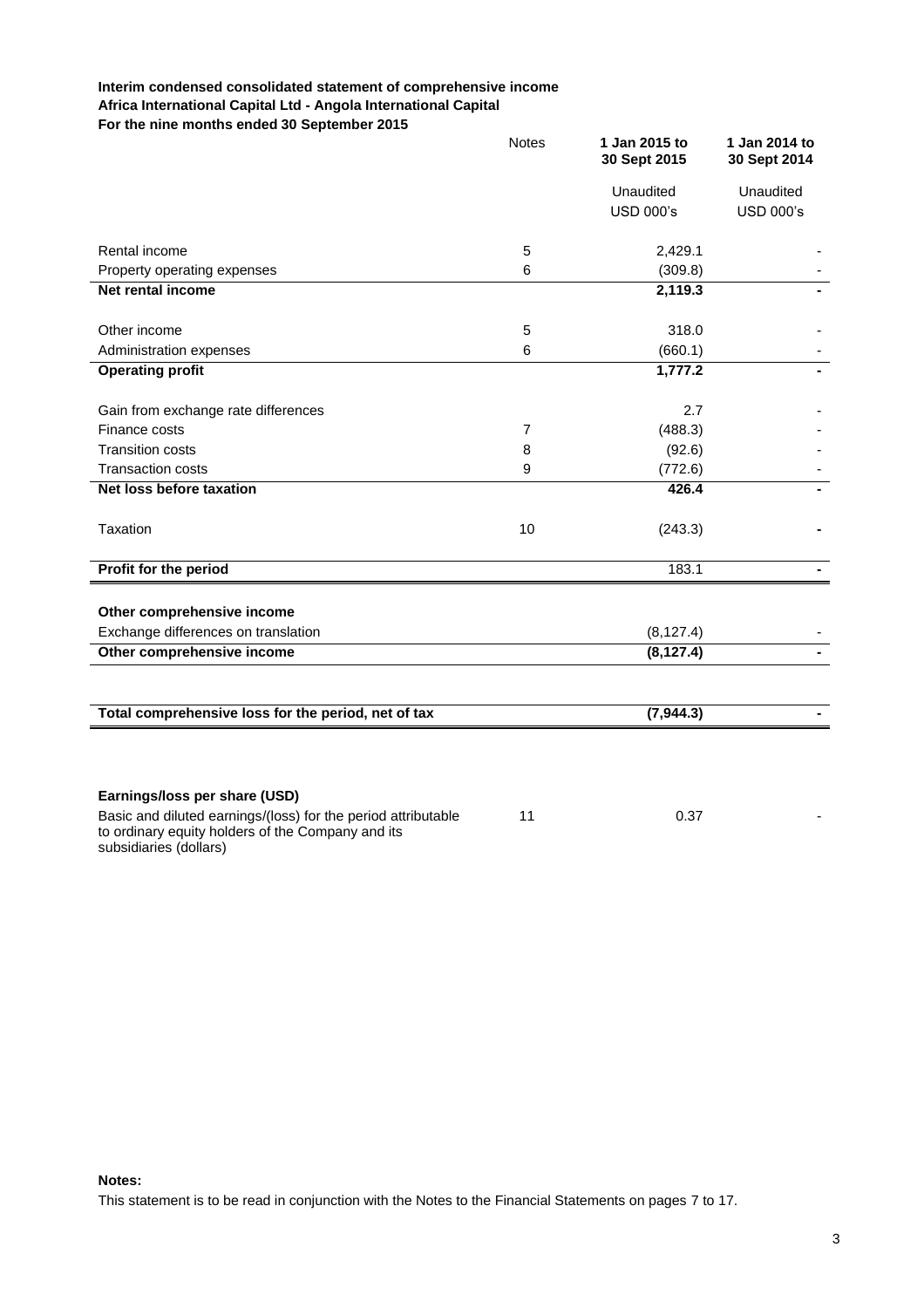# **Interim condensed consolidated statement of financial position Africa International Capital Ltd - Angola International Capital As at 30 September 2015**

|                                      |              | 30 Sept 2015     | 31 Dec 2014      |
|--------------------------------------|--------------|------------------|------------------|
|                                      |              | Unaudited        | Audited          |
|                                      |              | <b>USD 000's</b> | <b>USD 000's</b> |
| <b>Assets</b>                        | <b>Notes</b> |                  |                  |
| <b>Non-current assets</b>            |              |                  |                  |
| Investment property                  | 12           | 23,344.7         |                  |
| Property plant & equipment           | 13           | 3.8              |                  |
| <b>Total non-current assets</b>      |              | 23,348.5         |                  |
| <b>Current assets</b>                |              |                  |                  |
| Trade and other receivables          | 14           | 949.4            |                  |
| Cash and cash equivalents            | 15           | 368.9            | 3.2              |
| <b>Total current assets</b>          |              | 1,318.3          | 3.2              |
| <b>Total assets</b>                  |              | 24,666.8         | 3.2              |
|                                      |              |                  |                  |
| <b>Equity and liabilities</b>        |              |                  |                  |
| <b>Equity</b>                        |              |                  |                  |
| Issued capital                       | 16           | 500.0            | 500.0            |
| Preference shares                    | 16           | 30,000.0         |                  |
| Reserves                             |              | (8, 127.4)       |                  |
| Retained earnings                    |              | (488.5)          | (671.6)          |
| <b>Total equity</b>                  |              | 21,884.1         | (171.6)          |
| <b>Non-current liabilities</b>       |              |                  |                  |
| Provision                            |              |                  |                  |
| <b>Total non-current liabilities</b> |              |                  |                  |
| <b>Current liabilities</b>           |              |                  |                  |
| Trade and other payables             | 17           | 921.4            |                  |
| Deferred revenue                     | 18           | 568.2            |                  |
| Deposits from tenants                | 19           | 275.5            |                  |
| Promissory note                      | 20           |                  |                  |
| Amounts due to related parties       | 22           | 1,017.6          | 174.8            |
| <b>Total current liabilities</b>     |              | 2,782.7          | 174.8            |
| <b>Total equity and liabilities</b>  |              | 24,666.8         | 3.2              |

# **Notes:**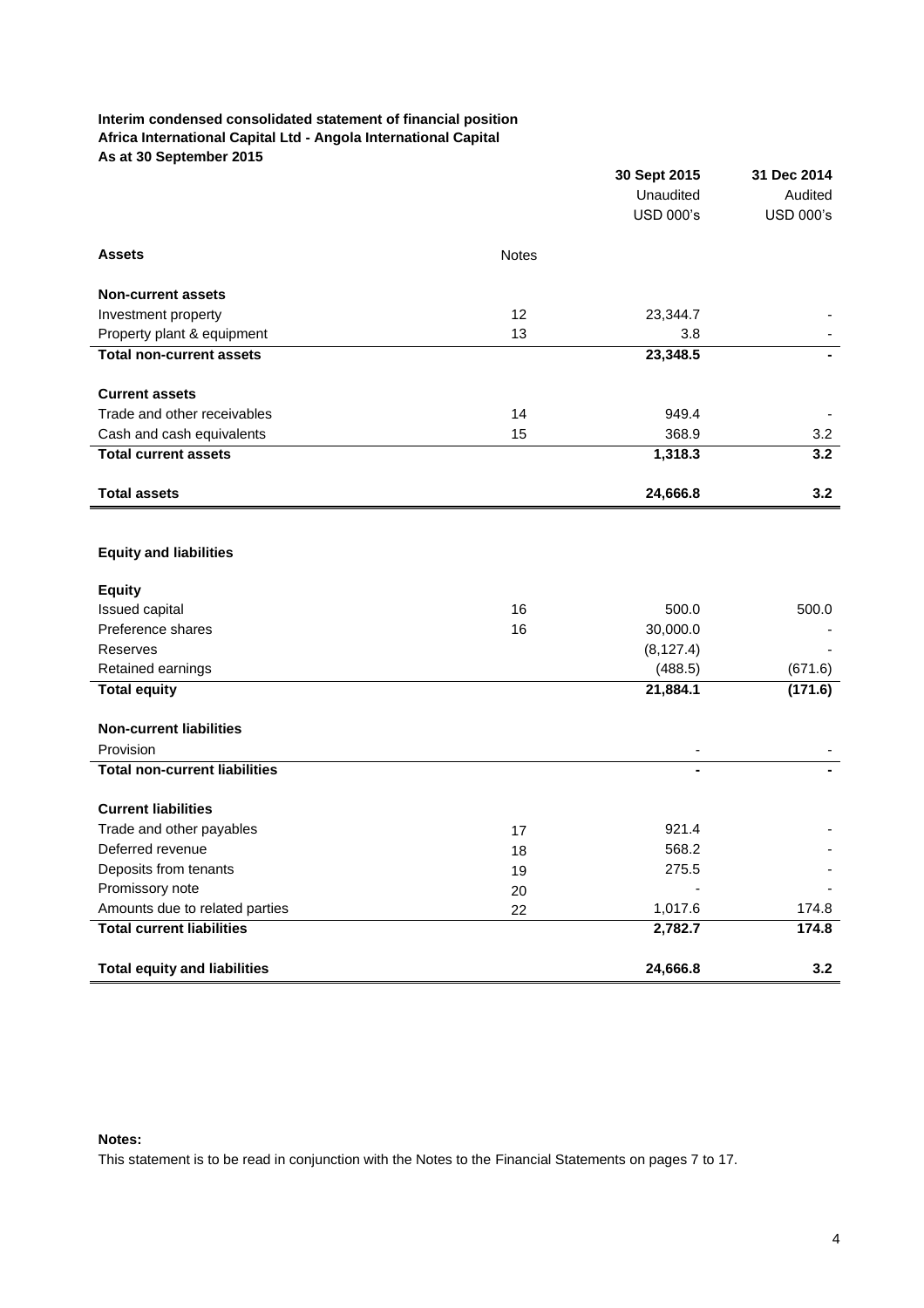# **Interim condensed consolidated statement of changes in equity Africa International Capital Ltd - Angola International Capital For the nine months ended 30 September 2015**

|                            |                                       | Foreign                                                 |                                    |                             |                |
|----------------------------|---------------------------------------|---------------------------------------------------------|------------------------------------|-----------------------------|----------------|
|                            | <b>Issued</b><br>Capital<br>(Note 14) | <b>Currency</b><br><b>Translation</b><br><b>Reserve</b> | <b>Preference</b><br><b>Shares</b> | <b>Retained</b><br>earnings | <b>Total</b>   |
|                            | <b>USD 000</b>                        | <b>USD 000</b>                                          | USD 000                            | <b>USD 000</b>              | <b>USD 000</b> |
| As at 1 January 2015       | 500.0                                 | ۰                                                       |                                    | (671.6)                     | (171.6)        |
| Profit for the quarter     | $\overline{\phantom{a}}$              |                                                         | 30,000.0                           | 183.1                       | 30,183.1       |
| Other comprehensive income | $\overline{\phantom{a}}$              | (8, 127.4)                                              | $\overline{\phantom{0}}$           |                             | (8, 127.4)     |
| As at 30 September 2015    | 500.0                                 | (8, 127.4)                                              | 30,000.0                           | 488.5                       | 21,884.1       |

| As at 18 June 2014         |       |        |  |       |
|----------------------------|-------|--------|--|-------|
| Issuance of share capital  | 500.0 | $\sim$ |  | 500.0 |
| Profit for the quarter     |       |        |  |       |
| Other comprehensive income |       |        |  |       |
| As at 30 September 2014    | 500.0 |        |  | 500.0 |

# **Notes:**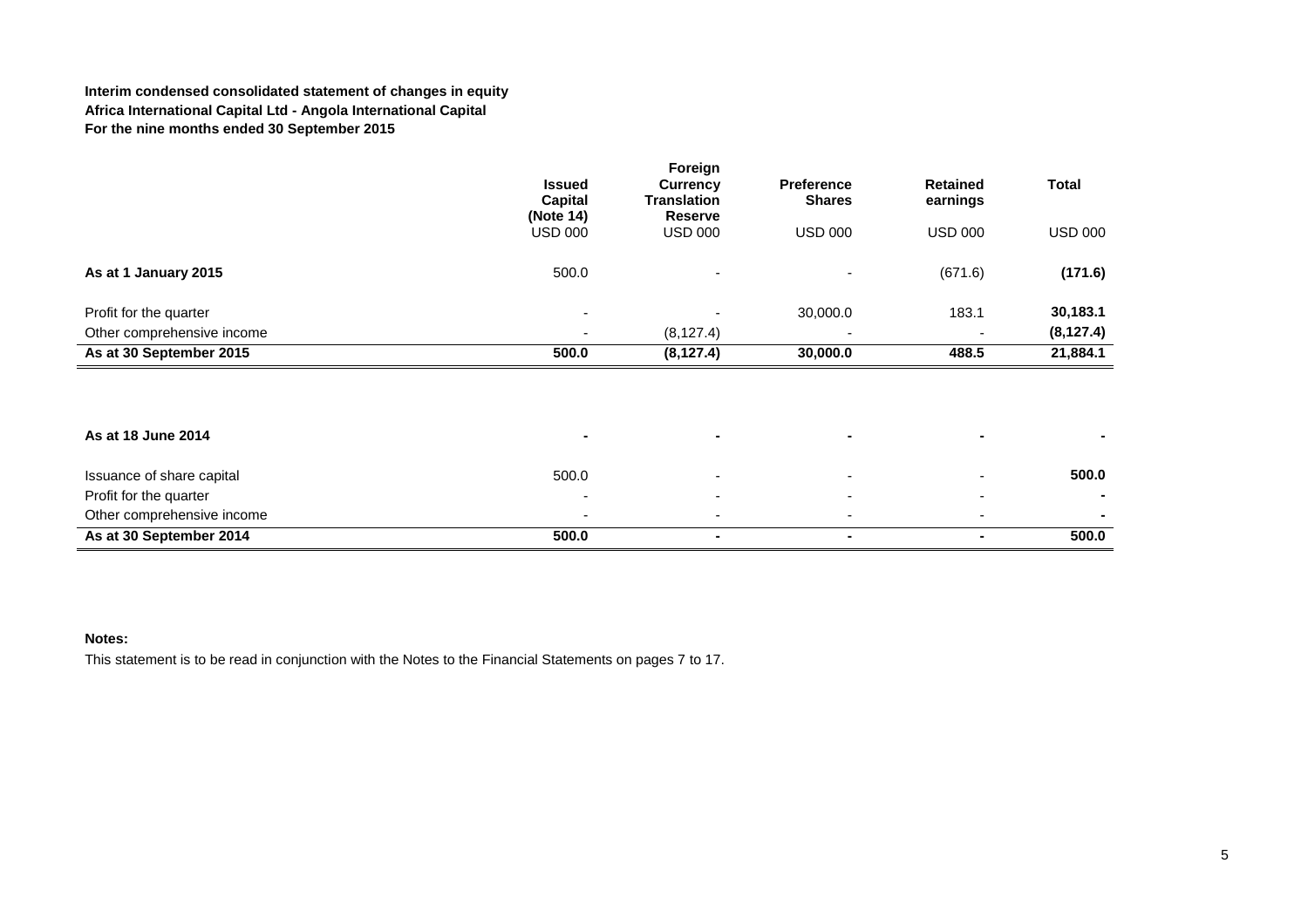# **Interim condensed consolidated statement of cash flows**

# **Africa International Capital Ltd - Angola International Capital**

**For the nine months ended 30 June 2015**

|                                                                | <b>Notes</b> | 1 Jan 2015 to 30<br><b>Sept 2015</b> | 1 Jan 2014 to<br>30 Sept 2014 |
|----------------------------------------------------------------|--------------|--------------------------------------|-------------------------------|
|                                                                |              | <b>USD 000's</b>                     | <b>USD 000's</b>              |
| Cash flows from operating activities                           |              |                                      |                               |
| Received from customers                                        |              | 1,828.7                              |                               |
| Payments made to suppliers                                     |              | (1,448.9)                            |                               |
| Other receipts/(payments)                                      |              | (143.0)                              |                               |
| Net cash outflows from operating activities                    |              | 236.8                                |                               |
|                                                                |              |                                      |                               |
| Cash flows from investing activities                           |              |                                      |                               |
| Inflows from acquisition of subsidiary (As at 23 January 2015) |              | 1,595.8                              |                               |
| Proceeds from sale of motor vehicle                            |              | 30.1                                 |                               |
| Net cash inflows from investing activities                     |              | 1,625.9                              |                               |
| Cash flows from financing activities                           |              |                                      |                               |
| Loan from related party                                        |              | 255.0                                | 3.2                           |
| Payment on account                                             |              | (1,305.5)                            |                               |
| <b>Transaction costs</b>                                       |              | (261.6)                              |                               |
| Net cash inflows from financing activities                     |              | (1,312.1)                            | 3.2                           |
|                                                                |              |                                      |                               |
| Net decrease in cash and cash equivalents                      |              | 550.6                                | 3.2                           |
| Loss on foreign currency translation                           |              | (184.9)                              |                               |
| Cash and cash equivalents at beginning of period               |              | 3.2                                  |                               |
| Cash and cash equivalents at end of period                     | 15           | 368.9                                | 3.2                           |

#### **Notes:**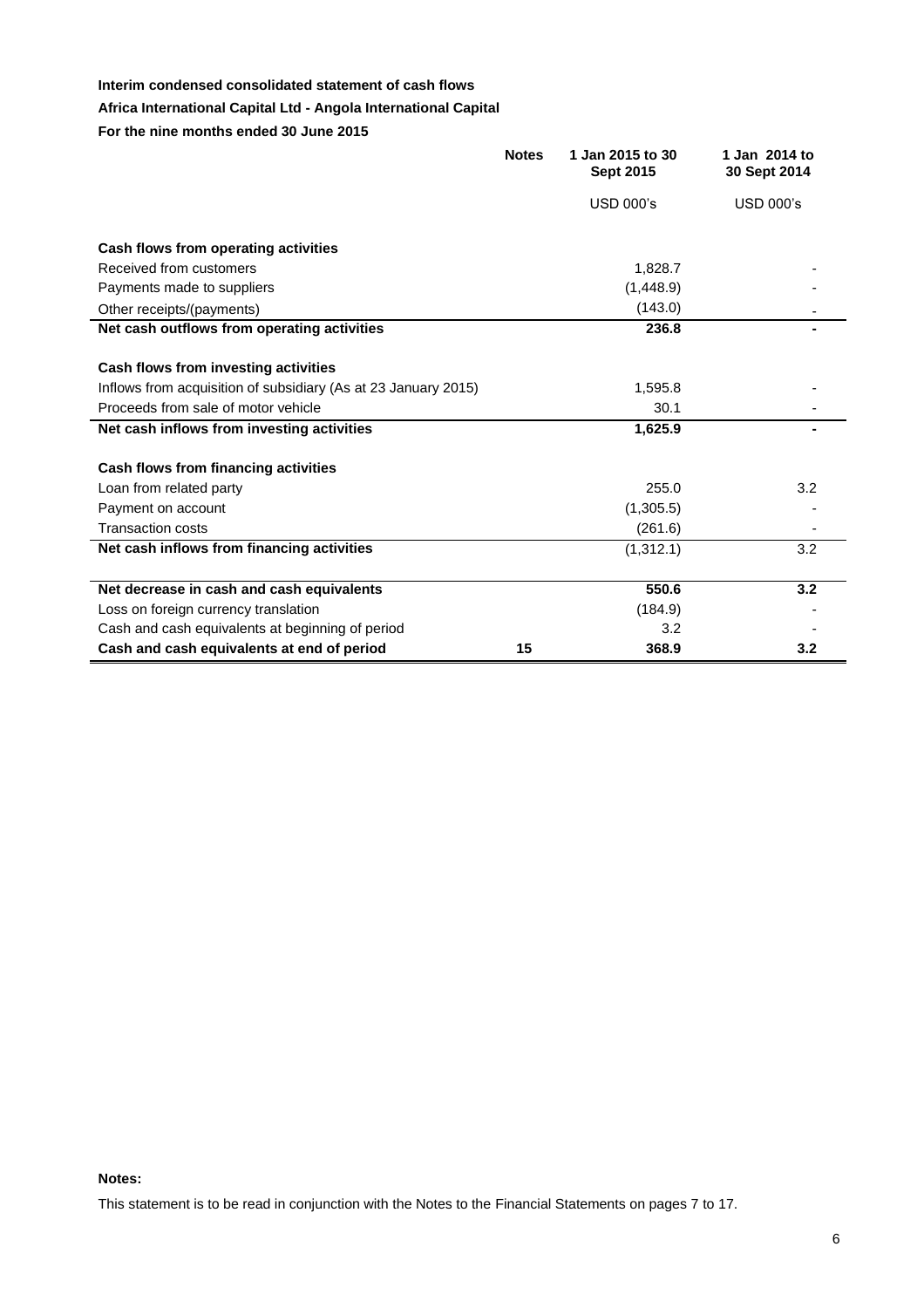## **1. Corporate information**

Africa International Capital Ltd (herein called the Company) was incorporated in Bermuda under the Companies Act 1981 on 12 March 2014 having unlimited duration with registration number 48815. The Company was registered as a segregated accounts company under the Segregated Accounts Companies Act 2000 on 18 June 2014.

Angola International Capital (referred to herein as the Angola Business Unit) was established by the Company as a segregated account of the Company on 18 June 2014 and named 'Angola International Capital' in respect of the Company's intended investment and operations in Angola. The Angola Business Unit was admitted to the Bermuda Stock Exchange on 15 August 2014. The registered office is located at Clarendon House, 2 Church Street, Hamilton, HM 11, Bermuda.

The financial statements are presented in US dollar (USD). USD is the presentational currency of Angola Business Unit and its subsidiaries (herein called the Group) and are rounded to the nearest thousand. As at 30 September 2015, USD is the functional currency of the Group.

The Group is principally engaged in real estate management in Angola and intends to acquire and operate investment properties to generate rental income.

## **2. Summary of significant accounting policies and disclosures**

# **a) Basis of preparation**

These interim condensed consolidated financial statements for the nine months ended 30 September 2015 have been prepared in accordance with IAS 34 Interim Financial Reporting.

These interim condensed consolidated financial statements do not include all the information and disclosures required in the annual audited financial statements, and should be read in conjunction with Africa International Capital Ltd- Angola International Capital annual audited financial statements as at 31 December 2014.

These interim condensed consolidated financial statements for the nine months ended 30 September 2015 have not been audited or reviewed.

#### **b) New policies, standards, interpretations and amendments adopted by the Group**

The accounting policies adopted in the preparation of the interim condensed consolidated financial statements are consistent with those followed in the preparation of the Group's annual consolidated financial statements for the year ended 31 December 2014, except for the adoption of new policies, standards and interpretations effective as of 1 January 2015.

## **Investment property**

Investment property comprises completed property that is held to earn rentals or for capital appreciation or both. Property held under an operating lease is classified as investment property when it is held to earn rentals or for capital appreciation or both, rather than for sale in the ordinary course of business or for use in production or administrative functions.

Investment property is measured initially at cost.

Subsequent to initial recognition, investment property is stated at historical cost net of accumulated depreciation and accumulated impairment losses, if any. The group assesses the residual value of the building at each reporting period and applies depreciation if the residual value is less than the carrying value of the business on a straight line basis over the estimated useful life of the property, usually between 15 to 30 years.

Investment property is derecognised when it has been disposed of, or permanently withdrawn from use and no future economic benefit is expected from its disposal. The difference between the net disposal proceeds and the carrying amount of the asset would result in either gains or losses at the retirement or disposal of investment property. Any gains or losses are recognised in the profit or loss in the year of retirement or disposal.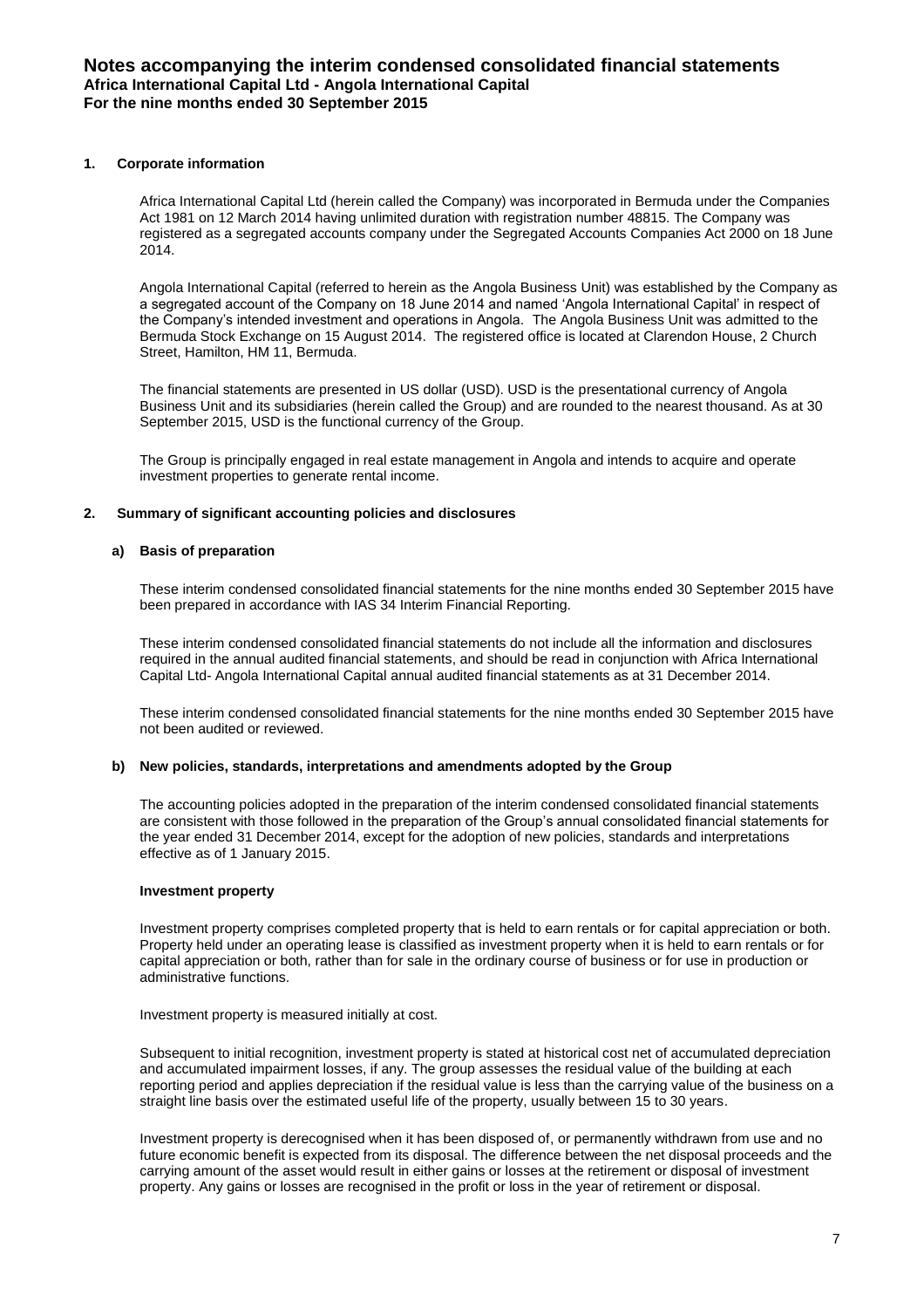## **2. Summary of significant accounting policies and disclosures (continued)**

#### **Investment property (continued)**

Transfers are made to investment property when, and only when, there is a change in use, evidenced by the end of owner occupation or commencement of an operating lease. Transfers are made from investment property when, and only when, there is a change in use, evidenced by commencement of owner occupation or commencement of development with a view to sale.

#### **c) Impact of standards, interpretations and amendments issued but not yet effected by the Group**

## **Revenue recognition**

"Revenue from Contracts with Customers" ("IFRS 15"), provides a comprehensive five-step revenue recognition model for all contracts with customers. The IFRS 15 revenue recognition model requires management to exercise significant judgment and make estimates that affect revenue recognition. IFRS 15 is effective for annual periods beginning on or after 1 January 2017, with earlier application permitted. The Group is currently evaluating the impact of adopting this standard on the consolidated financial statements.

## **Financial instruments**

Financial Instruments" ("IFRS 9"), was issued by the IASB in July 2014 and will replace IAS 39, "Financial Instruments: Recognition and Measurement". IFRS 9 introduces a model for classification and measurement, a single, forward-looking "expected loss" impairment model, and a substantially reformed approach to hedge accounting. The new single, principle-based approach for determining the classification of financial assets is driven by cash flow characteristics and the business model in which an asset is held. The new model also results in a single impairment model being applied to all financial instruments, which will require more timely recognition of expected credit losses.

It also includes changes in respect of own credit risk in measuring liabilities elected to be measured at fair value, so that gains caused by the deterioration of an entity's own credit risk on such liabilities are no longer recognised in profit or loss. IFRS 9 is effective for annual periods beginning on or after 1 January 2018; however, it is available for early adoption. In addition, the own credit changes can be early adopted in isolation without otherwise changing the accounting for financial instruments. The Group is currently evaluating the impact of adopting this standard on the consolidated financial statements.

#### **d) Critical accounting estimates and judgements**

The preparation of interim financial statements in conformity with IAS 34 requires the use of certain critical accounting estimates and judgments. Estimates and judgments are continually evaluated and are based on historical experience and other relevant factors, including expectations of future events that are believed to be reasonable under the circumstances. In preparing these condensed consolidated financial statements, the significant judgments made by management in applying the Group's accounting policies and the key sources of estimation and uncertainty were the same as those applied to the consolidated financial statements for the year ended 31 December 2014 except for:

#### **Provision for doubtful debts**

A provision for doubtful debts has been raised based on a review of the outstanding trade receivable accounts as at the time of preparation of the financial statements which relate to the end of the reporting period. Given the nature of the business and the climate in which Angola operates, balances that are outstanding for more than 90 days at the reporting date have been written off and a provision raised for balances which remain outstanding for more than 30 days. Management believes that it is highly unlikely that these amounts will be recovered in the future, however, should the Group be able to recover some amounts these amounts will potentially increase revenue in future periods.

# **3. Operating segments**

The Group operates one segment with one business activity: operating and managing residential and commercial real estate in Angola. All investment properties are held in Angola.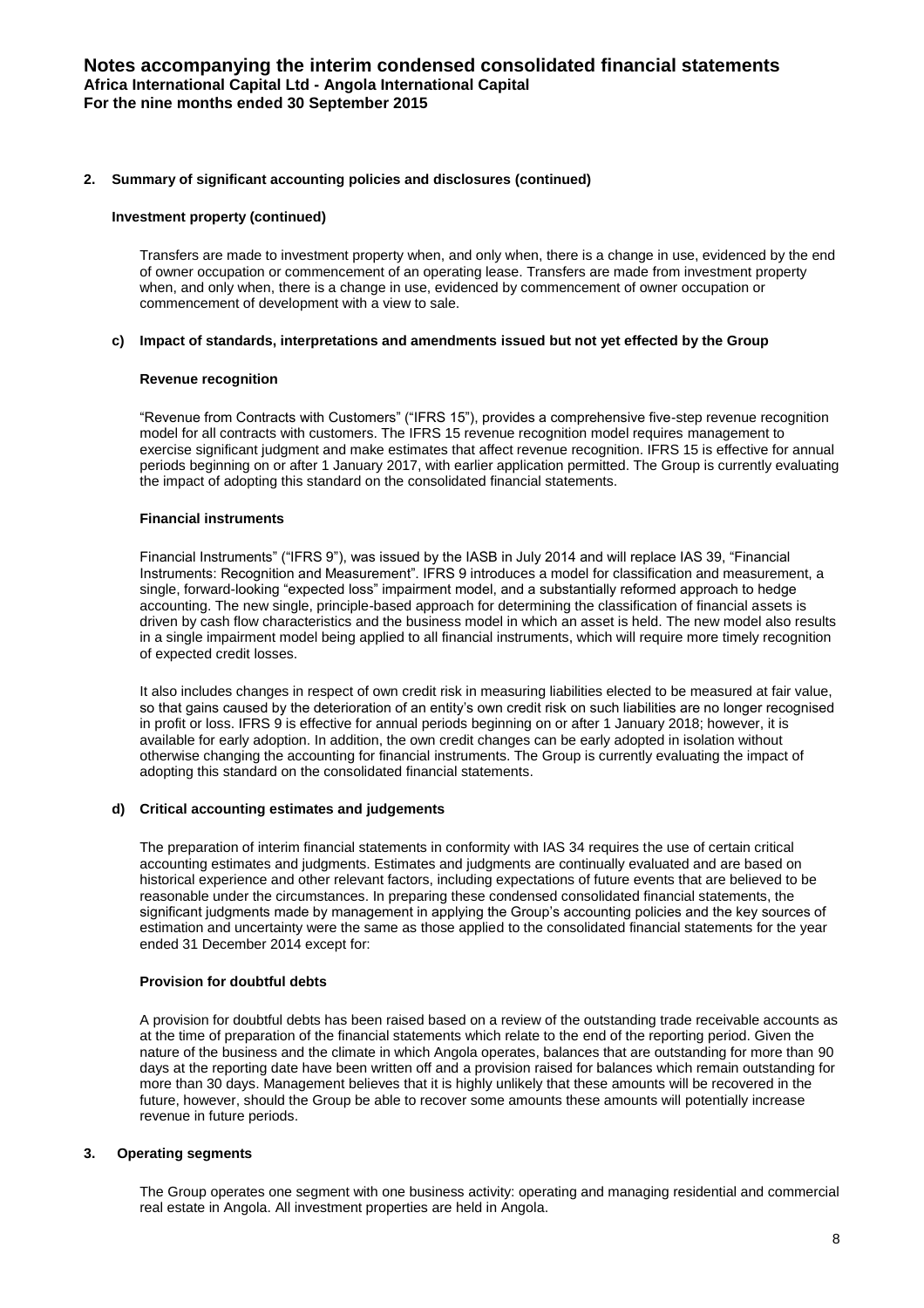# **4. Asset Acquisition**

On 23 January 2015, the Group acquired 100% of the voting shares of ADV Holding Ltd and its subsidiaries (ADV Group), an unlisted company based in the British Virgin Islands. The Group has acquired the ADV Group because it holds prominent real estate assets in Angola. The acquisition has been accounted for under the asset acquisition method (refer note 19). The interim condensed consolidated financial statements include the results of the ADV Group for the five month period from the acquisition date.

The fair value of identifiable assets and liabilities as at the date of acquisition were:

|                                                                              | Fair value recognised on<br>acquisition<br><b>USD 000</b> |
|------------------------------------------------------------------------------|-----------------------------------------------------------|
| <b>Assets</b>                                                                |                                                           |
| Investment property<br>Cash<br>Trade and Other Receivables                   | 30,669.0<br>1,595.8<br>2,972.2                            |
| Liabilities<br>Trade and Other Payables<br>Working capital payable to vendor | (2,000.8)<br>(2, 567.2)                                   |
| Total identifiable net assets at fair value                                  | 30,669.0                                                  |

From the date of acquisition, the ADV Group has contributed USD 2.7 million of revenue and USD 2.3 million to the net profit before tax from the continuing operations of the Group. If the acquisition had taken place at the beginning of the year, revenue from continuing operations would have been USD 3.3 million and the profit from continuing operations for the period would have been USD 2.4 million.

Transition costs of USD 0.09million have been expensed and are included in the statement of comprehensive income and are part of operating cash flows in the statement of cash flows.

#### **5. Income**

|               | 1 Jan 2015 to<br>30 Sept 2015<br><b>USD 000</b> | 1 Jan 2014 to<br>30 Sept 2014<br><b>USD 000</b> |
|---------------|-------------------------------------------------|-------------------------------------------------|
| Rental income | 2,429.1                                         | $\overline{\phantom{0}}$                        |
| Other Income  | 318.0                                           | $\overline{\phantom{0}}$                        |
| Total         | 2.747.1                                         |                                                 |

Rental income is recorded Net of Imposto Predial Urbano (IPU) (Real estate income tax). IPU is currently set at 15%.

Other income contains a reversal of a provision for duty payable on rentals contracts and Real Estate Income Tax (IPU) owing to the Angolan Government amounting to \$228,467 (December 2014 \$-).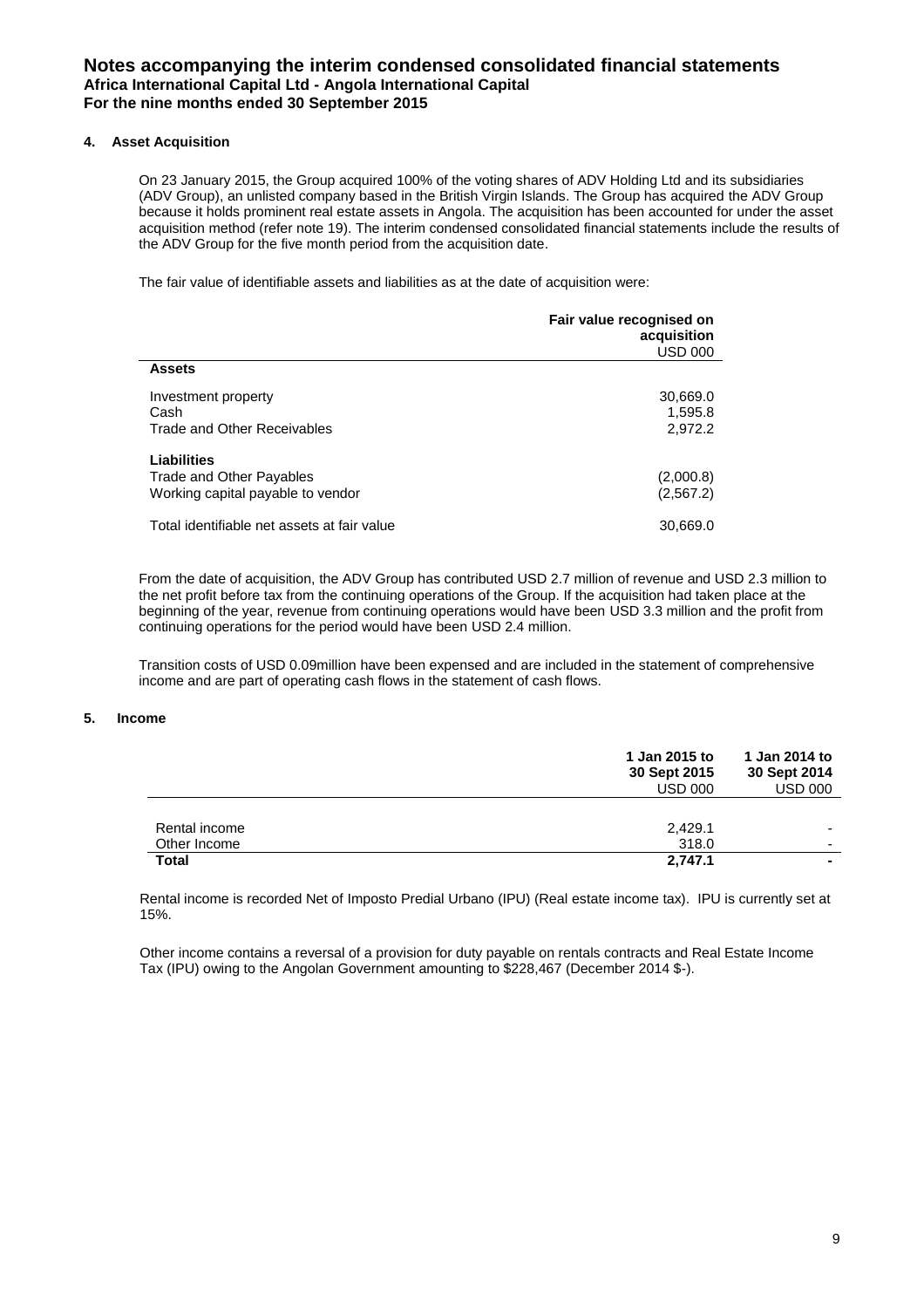# **6. Property operating and administrative expenses**

|                                    | 1 Jan 2015 to<br>30 Sept 2015 | 1 Jan 2014 to<br>30 Sept 2014 |
|------------------------------------|-------------------------------|-------------------------------|
| <b>Property operating expenses</b> | <b>USD 000</b>                | <b>USD 000</b>                |
| Bad debt expense                   | 32.3                          |                               |
| Other property operating expenses  | 277.5                         |                               |
| <b>Total</b>                       | 309.8                         |                               |
| <b>Administrative expenses</b>     |                               |                               |
| Other administrative expenses      | 660.1                         |                               |
| <b>Total</b>                       | 660.1                         |                               |

## **7. Finance costs**

|                  | 1 Jan 2015 to<br>30 Sept 2015<br><b>USD 000's</b> | 1 Jan 2014 to<br>30 Sept 2014<br><b>USD 000's</b> |
|------------------|---------------------------------------------------|---------------------------------------------------|
| Interest expense | 488.3                                             | -                                                 |
| <b>Total</b>     | 488.3                                             |                                                   |

Finance costs relate primarily to the variable interest rate charged by the vendor of the ADV Group for the period from 1 January 2015 to 30 September 2015 (refer to note 20).

# **8. Transition costs**

|                  | 1 Jan 2015 to<br>30 Sept 2015<br><b>USD 000's</b> | 1 Jan 2014 to<br>30 Sept 2014<br>USD 000's |
|------------------|---------------------------------------------------|--------------------------------------------|
| Transition costs | 92.6                                              |                                            |
| <b>Total</b>     | 92.6                                              | $\sim$                                     |

Transition costs relate to legal and other costs incurred during the acquisition process of the properties by the ADV Group.

# **9. Transaction costs**

|                          | 1 Jan 2015 to<br>30 Sept 2015<br><b>USD 000's</b> | 1 Jan 2014 to<br>30 Sept 2014<br><b>USD 000's</b> |
|--------------------------|---------------------------------------------------|---------------------------------------------------|
| <b>Transaction costs</b> | 772.6                                             | -                                                 |
| <b>Total</b>             | 772.6                                             |                                                   |

Transaction costs relate to legal and other costs incurred in connection with the issuance of the Corporate Bond (See subsequent events note 23).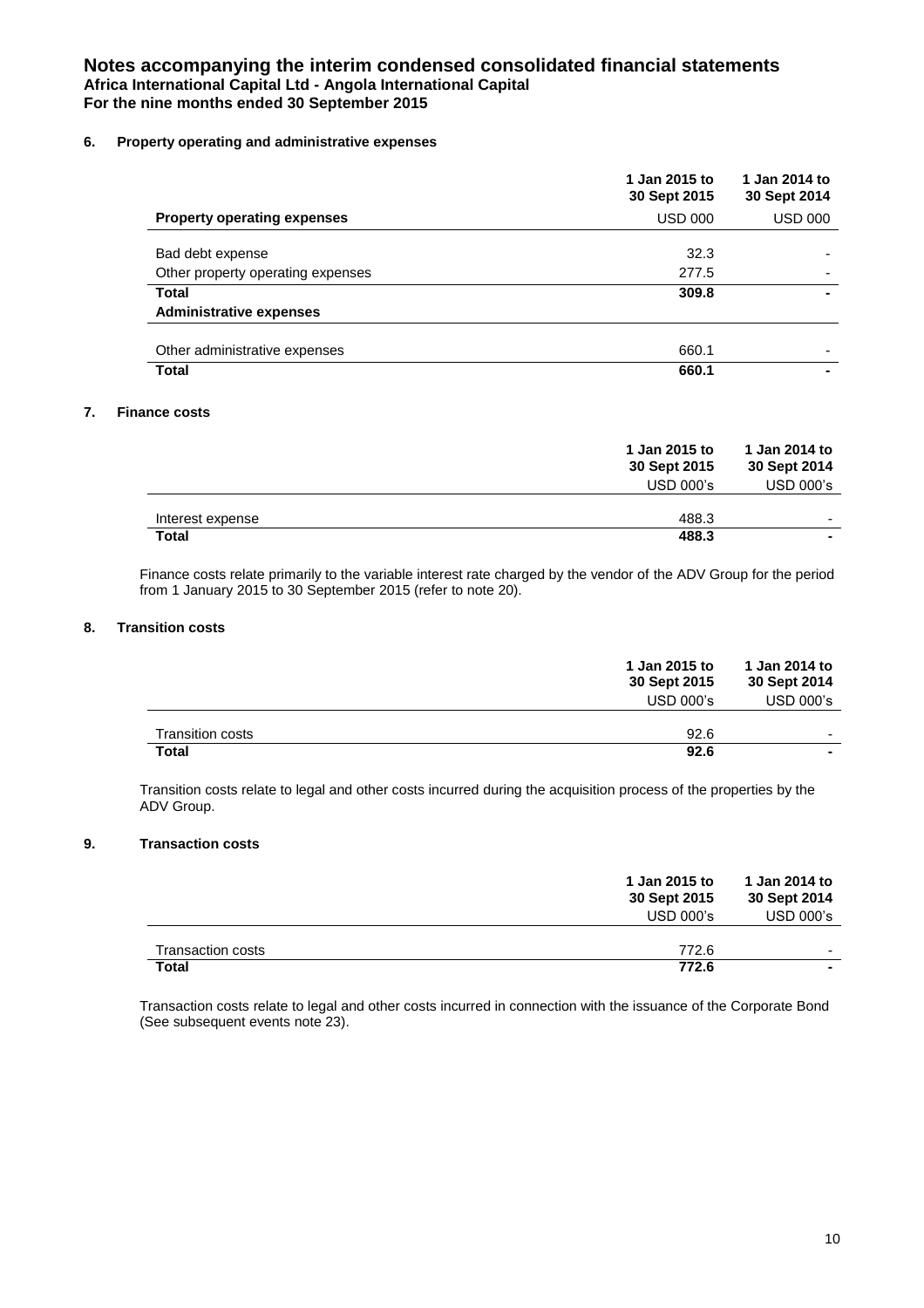## **10. Taxation**

The group's revenues are subject to either corporate income tax or real estate income tax (IPU). Income that is subject to IPU is not subject to corporate income tax.

An overview of the Angolan tax that the group is subject to is listed below:

#### **Corporate income tax**

Corporate Income Tax is levied on all profits derived from Angola business activities carried out in Angola by resident or non-resident entities.

The tax rate applicable is 30%.

Tax payment obligations should be fulfilled under the following conditions: Companies have to file form Modelo 1 up to 31 May of the following year and advance payments of tax shall be made in July of the year.

Operating losses incurred by resident companies, or by a branch of a non-resident company, may be carried forward to set off against taxable profits for 3 years.

#### **Real estate income tax (IPU)**

IPU is levied on rental income earned by individuals or companies owning real estate assets on actual rental income when assets are leased. IPU is currently set at 15% and is payable by the end of the following month.

#### **Withholding tax**

Withholding tax is applied on payments made to persons and companies carrying out, occasionally or permanently, contracting services, subcontracting services or rendering of services, regardless of whether or not they have a head office, permanent office or permanent establishment in Angola.

The tax rate applicable is 6.5%

Tax collection/(payment) method: The tax shall be withheld by the contracting party for each payment made and paid over to the Tax Office within the following month, accompanied by a complete official document. The tax shall be paid in the currency which is determined in the respective contract and converted into Kwanza.

#### **Consumption tax**

This tax is levied on the supply of goods and services as well as on the import of goods into Angola. The tax rate ranges from 2% to 30%, depending on the goods or service. The standard rate of consumption tax is 10%.

Several types of services that are not subject to taxation are subject to consumption tax at a rate of 5% or 10% are consultant services, dispatch services and the transportation of goods and passengers inside the Angolan territory. Whenever an Angola company provides a service subject to consumption tax, this tax should be included in the invoice issued with the tax cost being borne by the purchaser of the service. However, if these services are acquired to a non-resident entity, the Angola company shall self-assess consumption tax over the acquisition price and deliver it to the Angola tax authorities.

The Group has been subject to the following tax expense:

|                      | 1 Jan 2015 to 30<br><b>Sept 2015</b> |                  | 1 Jan 2014 to 30<br><b>Sept 2014</b> |
|----------------------|--------------------------------------|------------------|--------------------------------------|
|                      | <b>USD 000's</b>                     | <b>USD 000's</b> |                                      |
|                      |                                      |                  |                                      |
| Corporate income tax | 193.3                                |                  |                                      |
| Consumption tax      | 7.2                                  |                  |                                      |
| Withholding tax      | 7.0                                  |                  |                                      |
| Other taxes          | 35.8                                 |                  |                                      |
| <b>Total</b>         | 243.3                                |                  |                                      |
|                      |                                      |                  |                                      |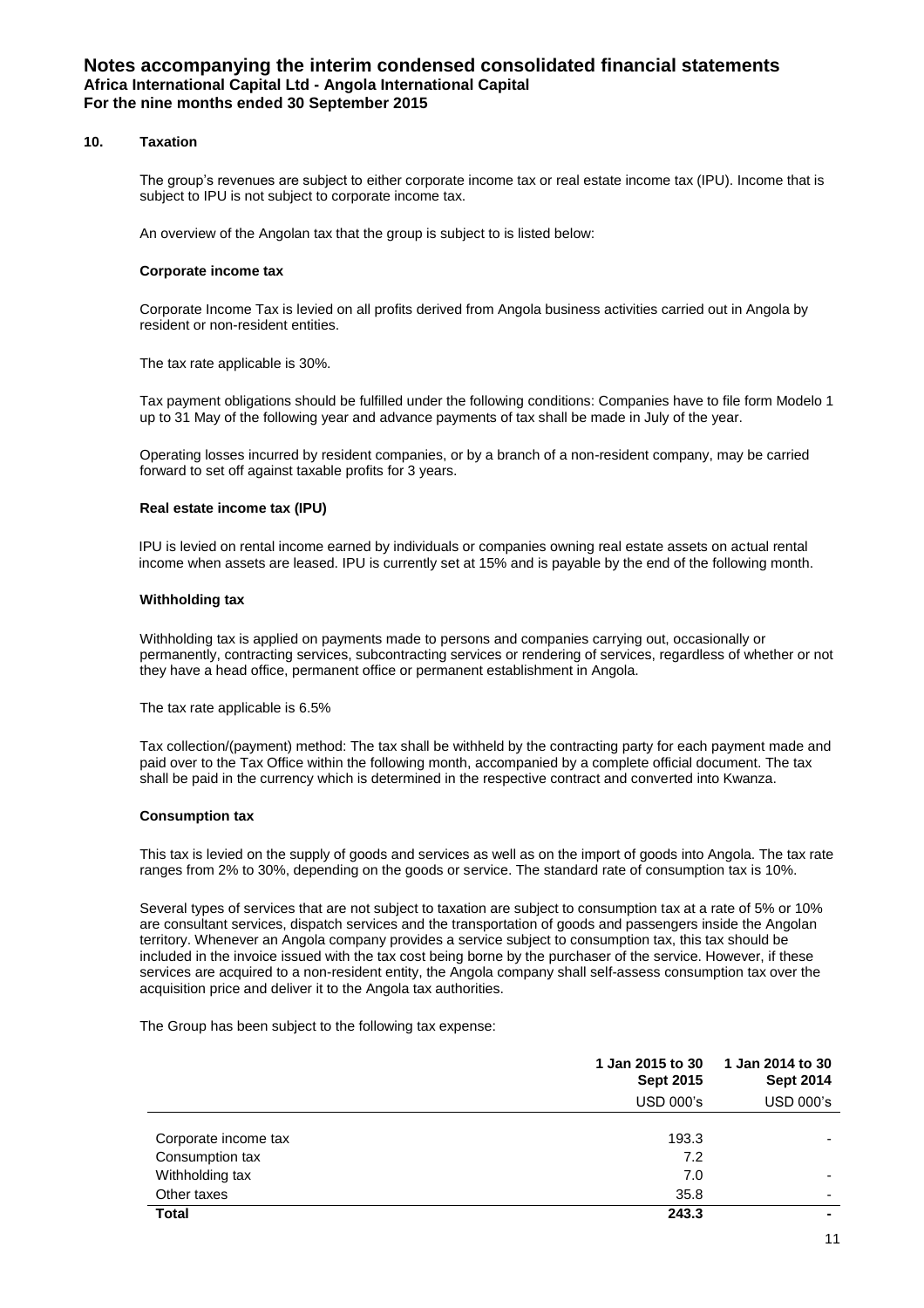# **10. Taxation (Continued)**

Withholding tax and other tax expense relates to the payment of tax on behalf of non-resident Angolan companies.

In the previous year the Group was not liable for corporate income tax as the main revenue of the Group was rental income which was taxed with IPU. However, during the current year, the Group is also liable for corporate income tax as a result of the service income earned.

# **11. Earnings per share**

Earnings per share ("EPS") is calculated by dividing the profit or loss attributable to ordinary shareholders of the Company by the weighted average number of ordinary shares outstanding during the period. Diluted EPS is determined by adjusting the profit or loss attributable to ordinary shareholders and the weighted average number of ordinary shares outstanding adjusted for the effects of all dilutive potential ordinary shares.

#### **Basic and diluted loss per share**

|                                                                                                        | Nine months<br>ended 30 Sept<br>2015<br>USD '000 | Nine months<br>ended 30 Sept<br>2014<br>USD '000 |
|--------------------------------------------------------------------------------------------------------|--------------------------------------------------|--------------------------------------------------|
| Profit attributable to ordinary shareholders<br>Weighted average number of ordinary Shares (thousands) | 183.1<br>500                                     | $\overline{\phantom{0}}$                         |
| Basic and diluted loss per share (dollars)                                                             | 0.37                                             |                                                  |

# **12. Investment property**

|                                               | 30 Sept 2015<br>$USD$ 000's | 31 Dec 2014<br>$USD$ 000 $'s$ |
|-----------------------------------------------|-----------------------------|-------------------------------|
| <b>Opening Balance</b>                        | ٠                           |                               |
| Acquisition of assets                         | 30,669.0                    |                               |
| Movement due to devaluation of Angolan Kwanza | (7,324.3)                   |                               |
| <b>Closing Balance</b>                        | 23,344.7                    |                               |

Upon acquisition, all investment properties are measured at cost. Originally the assets were acquired at USD 30.7m and recorded at the appropriate spot rate on the date of acquisition in the local company's books and records. On translation to the Group's presentation currency, the asset value has declined as a result of a depreciation of the Angolan Kawanza. The difference is taken through the foreign currency translation reserve.

# **13. Property plant & equipment**

|                                      | 30 Sept 2015<br><b>USD 000's</b> | 31 Dec 2014<br><b>USD 000's</b> |
|--------------------------------------|----------------------------------|---------------------------------|
| Opening Balance as at 1 January 2015 | $\overline{\phantom{a}}$         |                                 |
| Additions                            | 3.8                              |                                 |
| Depreciation                         | $\overline{\phantom{a}}$         |                                 |
| <b>Closing Balance</b>               | 3.8                              |                                 |

Depreciation expense for the nine months ended 30 September 2015 of \$113 (30 September 2014 \$-) is included in administration expenses.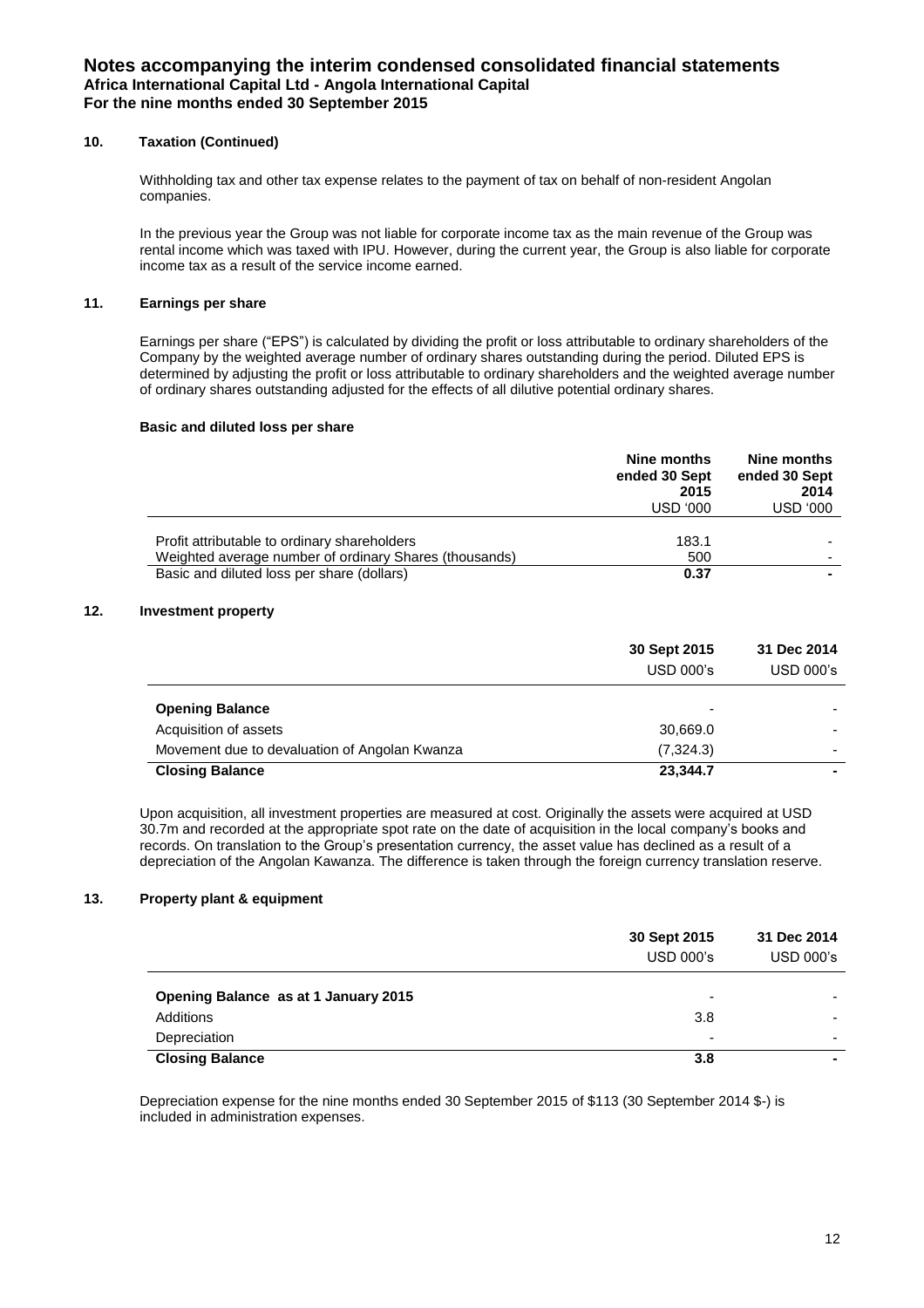## **14. Trade and other receivables**

|                                               | 30 Sept 2015<br><b>USD 000's</b> | 31 Dec 2014<br><b>USD 000's</b> |
|-----------------------------------------------|----------------------------------|---------------------------------|
| Trade receivables                             | 406.3                            |                                 |
| Provision for impairment of trade receivables | (6.6)                            | -                               |
| Net trade receivables                         | 399.7                            |                                 |
|                                               |                                  |                                 |
| Payment on account                            | 401.3                            |                                 |
| Other receivables                             | 148.4                            |                                 |
| <b>Total</b>                                  | 949.4                            |                                 |

We foresee no further reduction in the carrying amount of other receivables.

Payment on account represents payments made to the vendor for the acquisition of Isha and Pina properties. This entire amount will be deducted form the amount owing to the vendor on settlement of the promissory note.

# **15. Cash and cash equivalents**

|                          | 30 Sept 2015   | 31 Dec 2014    |
|--------------------------|----------------|----------------|
|                          | <b>USD 000</b> | <b>USD 000</b> |
| Cash at bank and in hand | 368.9          | 3.2            |
| Total                    | 368.9          | 3.2            |

# **16. Share capital**

Ordinary shares are classified as equity. External costs directly attributable to the issue of new shares are shown as a deduction in equity from the proceeds.

| <b>Share capital</b>     | <b>Par Value</b> | <b>Shares</b><br>authorised | <b>Issued and fully</b><br>paid shares | <b>Issued but not</b><br>fully paid shares |
|--------------------------|------------------|-----------------------------|----------------------------------------|--------------------------------------------|
| <b>Ordinary Shares</b>   | \$1.00           | 250,500.0                   | 500.0                                  |                                            |
| <b>Preference Shares</b> | \$1.00           | 30,000.0<br>280,500.0       | 30,000.0<br>30,500.0                   | $\blacksquare$                             |

|                                      | <b>Africa International Capital Ltd-</b><br><b>Angola International Capital Shares</b> |             |
|--------------------------------------|----------------------------------------------------------------------------------------|-------------|
| Reconciliation of shares outstanding | 30 Sept 2015                                                                           | 31 Dec 2014 |
|                                      |                                                                                        |             |
| Opening balance                      | 500                                                                                    |             |
| Issued and fully paid shares         | 30,000                                                                                 | 500         |
| Issued but not fully paid shares     |                                                                                        |             |
| <b>Closing balance</b>               | 30,500                                                                                 | 500         |

Crescat Ventures Ltd owns 100% of the issued ordinary shares of the Angola Business Unit. Please refer to note 22 – Related Parties for information on the consideration provided by Crescat Ventures Ltd for 500,000 ordinary shares and 1 Series A Preference Share. Christopher Darnell, Chief Executive Officer of the Company, is the sole shareholder of Crescat Ventures Ltd.

On 08 September 2015, 30,000,000 Series B preference shares (par value \$1.0 per share) in exchange for the settlement of the outstanding promissory note.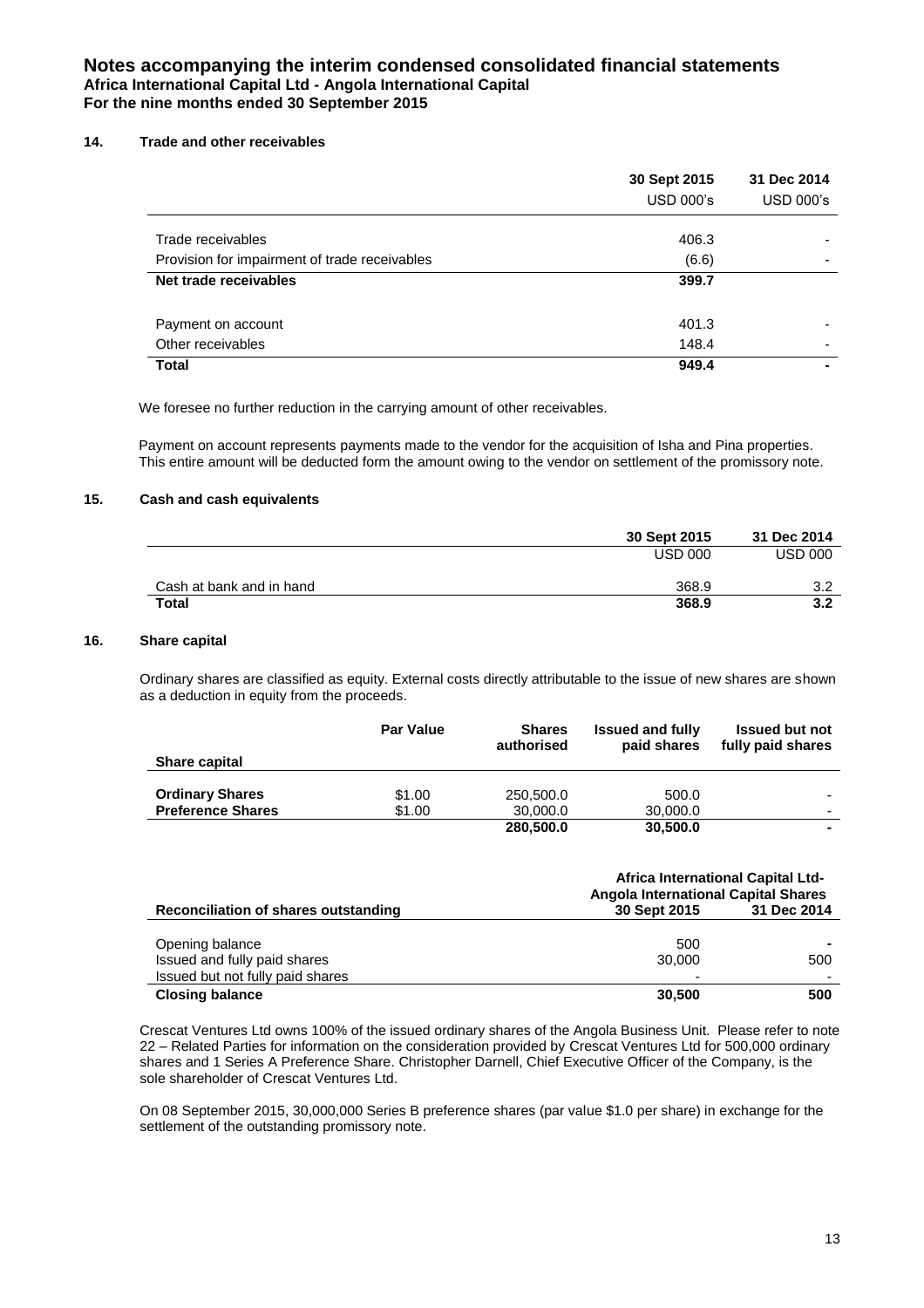# **17. Trade and other payables**

|                   | 30 Sept 2015<br><b>USD 000's</b> | 31 Dec 2014<br><b>USD 000's</b> |
|-------------------|----------------------------------|---------------------------------|
|                   |                                  |                                 |
| Trade payables    | 389.1                            | $\overline{\phantom{0}}$        |
| Tax liability     | 187.7                            | $\overline{\phantom{0}}$        |
| Accrued expenses  | 200.0                            | $\overline{\phantom{0}}$        |
| Other liabilities | 144.6                            | $\overline{\phantom{0}}$        |
| <b>Total</b>      | 921.4                            |                                 |

Tax liabilities include:

a) Corporate income tax accrued not yet due

b) Corporate income tax withheld from suppliers payments

# **18. Deferred revenue**

|                  | 30 Sept 2015 | 31 Dec 2014              |
|------------------|--------------|--------------------------|
|                  | USD 000's    | <b>USD 000's</b>         |
|                  |              |                          |
| Deferred revenue | 568.2        | $\overline{\phantom{0}}$ |
| <b>Total</b>     | 568.2        | $\blacksquare$           |

Rent received in advance is deferred on the balance sheet and the total minimum lease payments are amortised on a straight-line basis in the profit or loss over the lease terms.

#### **19. Deposits from tenants**

|                       | 30 Sept 2015     | 31 Dec 2014    |
|-----------------------|------------------|----------------|
|                       | <b>USD 000's</b> | USD 000's      |
|                       |                  |                |
| Deposits from tenants | 275.5            | -              |
| Total                 | 275.5            | $\blacksquare$ |

Deposits from tenants represent amounts held as security in case of damages to the property and represent one months' rent. Deposits are refunded once a tenant vacates the property and the property inspection confirms that the property has been left in a satisfactory state.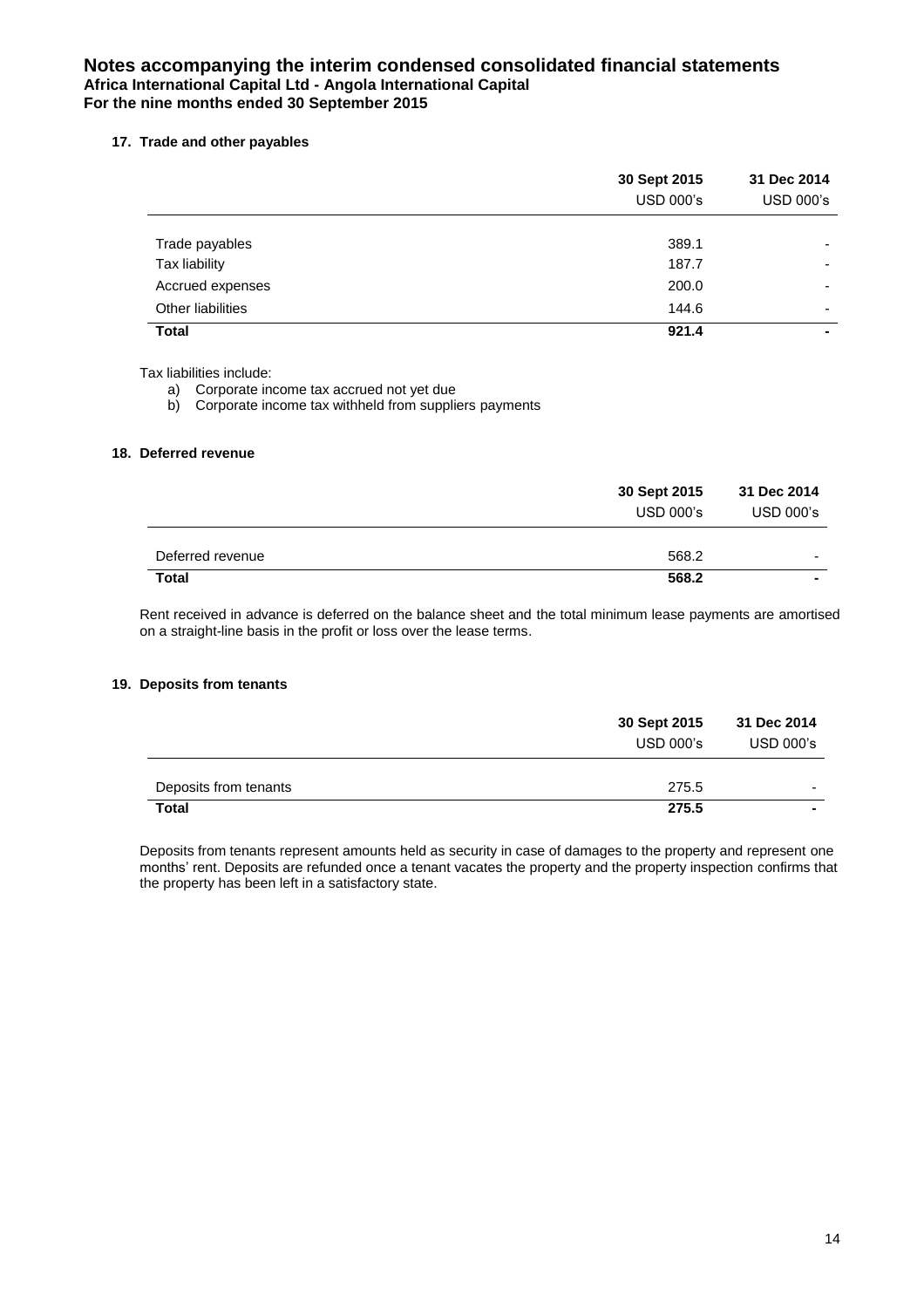#### **20. Promissory note**

|                                | 30 Sept 2015<br><b>USD 000's</b> | 31 Dec 2014<br><b>USD 000's</b> |
|--------------------------------|----------------------------------|---------------------------------|
| Opening balance                |                                  |                                 |
| Promissory note issued         | 30,669.0                         |                                 |
| Interest                       | 488.3                            |                                 |
| Preference shares issued       | (30,000.0)                       |                                 |
| Transfer to payment on account | (1, 157.3)                       |                                 |
| <b>Total</b>                   |                                  |                                 |

On 23 January 2015, in order to acquire the Isha and Pina properties, the Group acquired 100% of the voting shares of ADV Holding Ltd (ADV), an unlisted company based in the British Virgin Islands, in exchange with the vendor, the Angola Business Unit has executed a promissory note.

On 08 September 2015, 30,000,000 Series B preference shares (par value \$1.0 per share) were issued in exchange for the settlement of the outstanding promissory note.

#### **21. Financial risk**

The Group does not trade in financial instruments but, in the normal course of its operations, the Group is primarily exposed to credit, currency and liquidity risks.

In order to manage these risks, the Group may enter into transactions that make use of financial instruments. The Group has developed a comprehensive risk management process to facilitate, control and monitor these risks. This process includes normal documentation of polices, including limits, controls and reporting structures. The executive management and the Board of Directors are responsible for risk management activities within the Group.

#### **a) Credit risk**

The Group's credit risk is primarily attributable to its trade and other receivables. The exposure to credit risk is monitored by management on an on-going basis. The amounts presented in the statement of financial position are net of allowances for doubtful receivables, estimated by the Group's management based on prior experience. The Group has no significant concentration of credit risk which has not been provided against at the period end.

The Group's cash and cash equivalents and short-term deposits are placed with high credit quality financial institutions

The carrying amount of the financial assets represents the Group's maximum exposure to credit risk without taking into consideration any collateral provided:

|                           | 30 Sept 2015<br><b>USD 000's</b> | 31 Dec 2014<br><b>USD 000's</b> |
|---------------------------|----------------------------------|---------------------------------|
| Trade receivables         | 399.7                            |                                 |
| Cash and cash equivalents | 368.9                            | 3.2                             |
| <b>Total</b>              | 768.6                            | 3.2                             |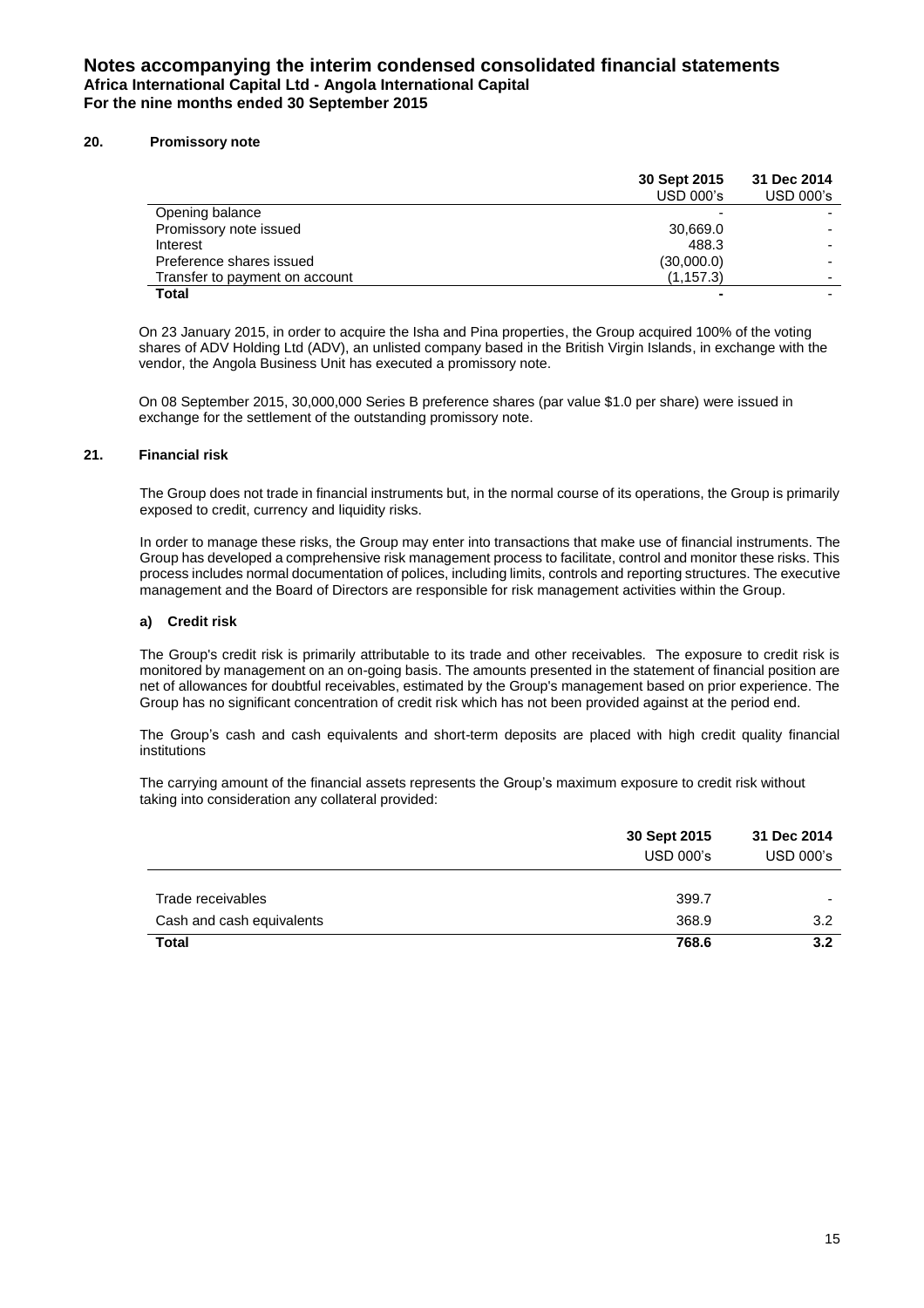## **21. Financial risk (continued)**

#### **b) Liquidity risk**

Liquidity risk is the risk that the Group will be unable to meet a financial commitment in any location or currency. This risk is minimised through the holding of cash balances and regular cash flow forecasts prepared and reviewed so that the cash needs of the Group are managed according to its requirements.

The following table details the Group`s contractual maturity for its non-derivative financial liabilities. The table has been compiled based on the undiscounted cash flows of financial liabilities based on the earliest date on which the Group can be required to repay the liability:

|                       | Less than 1<br>year | More than 1<br>and less than<br>2 years | <b>Total</b>     |
|-----------------------|---------------------|-----------------------------------------|------------------|
|                       | <b>USD 000's</b>    | <b>USD 000's</b>                        | <b>USD 000's</b> |
|                       |                     |                                         |                  |
| Trade payables        | 389.0               | $\overline{\phantom{0}}$                | 389.0            |
| Deposits from tenants | 275.5               | $\overline{\phantom{0}}$                | 275.5            |
| <b>Total</b>          | 664.5               | $\blacksquare$                          | 664.5            |

## **c) Currency risk**

The Group is exposed to the risk that the exchange rate of the Angolan Kwanza relative to the currencies in which the Group transacts may change in a manner which has a material effect on the reported values of its assets and liabilities. Currencies derivatives are not used to manage this risk.

The carrying amount of the Group's foreign currency denominated monetary assets at reporting date is summarised as follows:

|                           | 30 Sept 2015 | 31 Dec 2014      |  |
|---------------------------|--------------|------------------|--|
|                           | $USD 000$ 's | <b>USD 000's</b> |  |
| Cash and cash equivalents | 368.9        | 3.2              |  |
|                           |              |                  |  |
| <b>Total</b>              | 368.9        | 3.2              |  |

## **22. Related parties**

#### **Crescat Ventures Limited (Crescat)**

As at 30 September 2015, Crescat was the manager of Africa International Capital Ltd. There was a management agreement in place between Africa International Capital Ltd and Crescat to provide certain management and strategic advisory services to help ensure Africa International Capital Ltd and its accounts meet their stated investment objectives.

Crescat's shareholders as at the date of the Statement of Financial Position are Christopher Darnell, Chief Executive Officer of Africa International Capital Ltd and of the Angola Business Unit; and the Phoenix Trust.

As part of its management agreement with Africa International Capital Ltd a fee amounting to USD 500,000 fell due and payable upon the successful listing of the Angola Business Unit on the Bermuda Exchange.

The USD 500,000 fee payable to Crescat was offset, by way of a Netting and Offsetting Agreement between Africa International Capital Ltd on behalf of Angola International Capital and Crescat, against the receivable due from Crescat for a USD 500,000 issue of shares.

#### **Africa International Capital – General Account**

The Company and the Angola Business Unit, a segregated account of the Company, entered into an agreement for the provision of services by the Company to the Angola Business Unit. The Company will provide, inter alias: transaction coordination services; strategic advisory services; cash flow management service; and financial reporting services; in return for a fee payable by the Angola Business Unit. For the nine months ended 30 September 2015, the Company charged fees to the Angola Business Unit totalling USD 367,029 (31 December 2014 – 171,430).